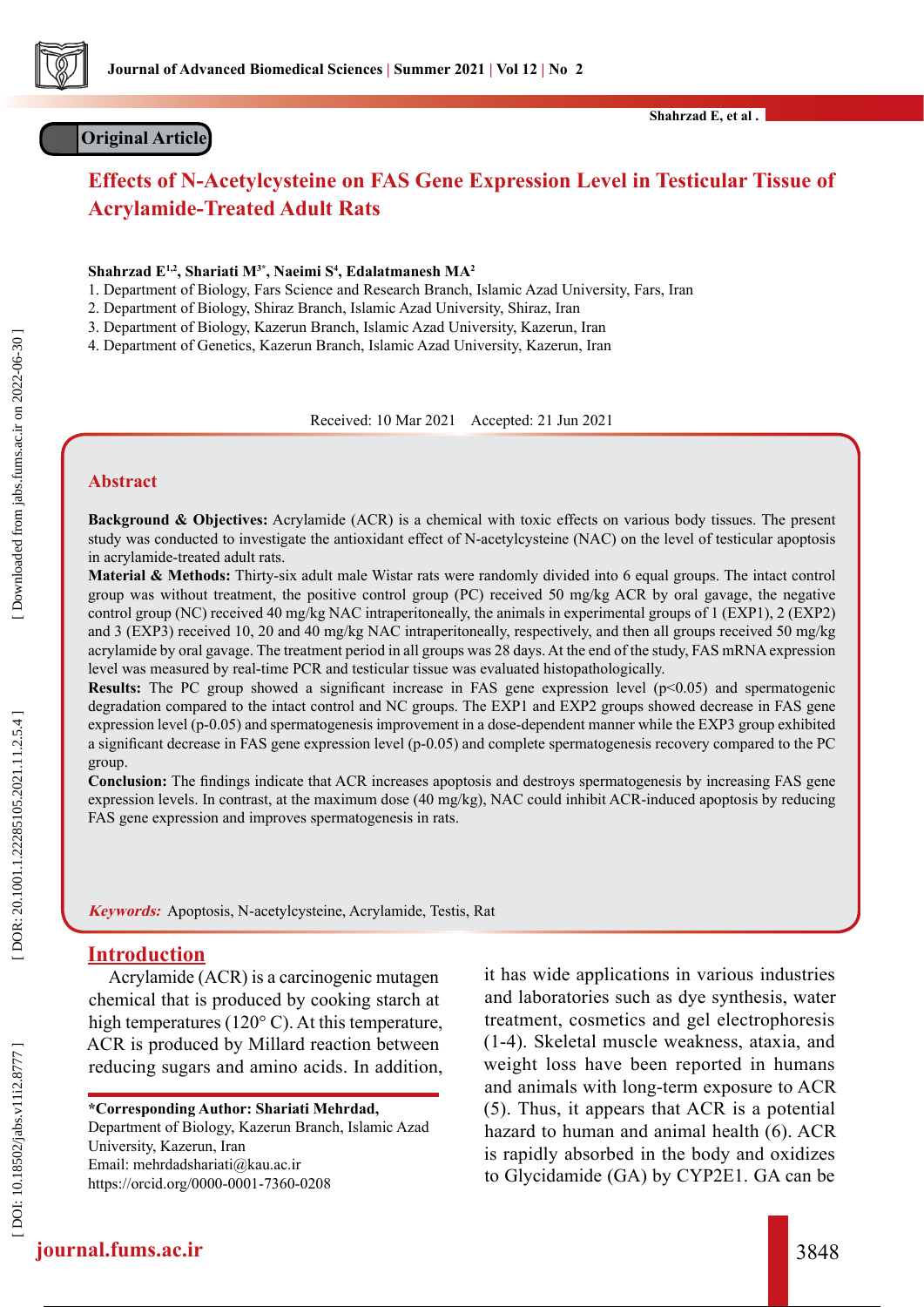

detoxified by combining with glutathione as well as by hydrolysis in the body. It can also react with DNA as well as protein (with the SH group) via the Michael reaction. GA-guanine adducts have been identified in mice and rats, which may be associated with mutations in somatic and germ cells (1, 7). ACR and its metabolites can induce oxidative stress in various tissues of the body, including the reproductive system, by reducing glutathione and increasing peroxidation of lipids as well as altering the expression of apoptosis-related proteins such as Bax, Bcl2 and Caspase3 (7-10). Spermatogenesis is a complex and dynamic process associated with the proliferation and apoptosis of germ cells. Germ cell apoptosis is essential to maintain germ cell population and appears to occur in Sertoli cells via the paracrine apoptotic pathway called FAS/ FASL. FAS is a type I transmembrane protein that belongs to the family of tumor necrosis factor receptor (TNF) and neuronal growth factor and induces apoptosis. FASL is expressed by Sertoli cells and binds to its receptor (FAS) expressed by germ cells and controls the germ cell population by this mechanism. Increased oxidative stress can be associated with increased apoptosis in germ cells and other cells of the reproductive system (11).

Previous studies have indicated that using antioxidant compounds can modulate the harmful effects of ACR on various body tissues such as brain, liver, lung, kidney and testes. Antioxidants protect the body cells against harmful oxidative reactions by scavenging free radicals and reducing oxidative stress (12). NAC is a thiol group-containing antioxidant used extensively as a precursor for glutathione and antidote for acetaminophen poisoning. The antioxidant mechanism of NAC is mediated by maintaining the equilibrium of redox system in cells and by increasing intracellular glutathione levels and scavenging free radicals (13). NAC prevents apoptosis in various tissues and is used in the treatment of various disorders related to oxidative stress such as chronic bronchitis and ulcerative colitis. It is also used to control the symptoms of diseases such as Parkinson's, Alzheimer's, HIV infection, asthma, cancer, and heart diseases (12, 14). The studies show that long-term use of NAC is secure even at high doses and does not adversely affect maternal and fetal health during pregnancy (14, 15). Given the beneficial and therapeutic effects of NAC, it seems that it is able to modulate the negative effects of ACR on various body tissues. Since ACR plays an important role in inducing oxidative stress and apoptosis in various tissues of the body including the reproductive system (7, 10), Hence, it is necessary to study the compounds that may inhibit the toxic effects of ACR. Therefore, this study was designed to investigate the effect of NAC as an antioxidant on FAS gene expression as a marker of apoptosis and histopathological changes of testicular tissue in ACR-treated adult rats.

# **Materials & methods**

# **Animals**

In this experimental study, 36 adult male Wistar rats weighing 220± 20 g were provided from the animals' house at Islamic Azad University of Kazerun and were kept at standard conditions at  $22 \pm 2$  ° C, 12 hours of darkness/ daylight and 70% humidity in triplicate in polycarbonate cages. Before starting the study, the animals were kept for 2 weeks in the above-mentioned standard conditions to adapt to the new environmental conditions. During the study, the animals had adequate and free access to pelleted food and water ad libitum. The protocol of this study was approved by the Ethics Committee of Islamic Azad University of Kazerun, Iran, in relation to working with laboratory animal care.

#### **Experimental protocol**

Animals were randomly divided into 6 equal (n=6) control, positive control (PC), negative control (NC), experimental 1 (EXP1), experimental 2 (EXP2) and experimental 3 (EXP3) groups. The control group received no treatment. Animals in the PC group received 50 mg/kg ACR (Merck, Germany) by oral gavage at 5 pm every day. Animals in the NC group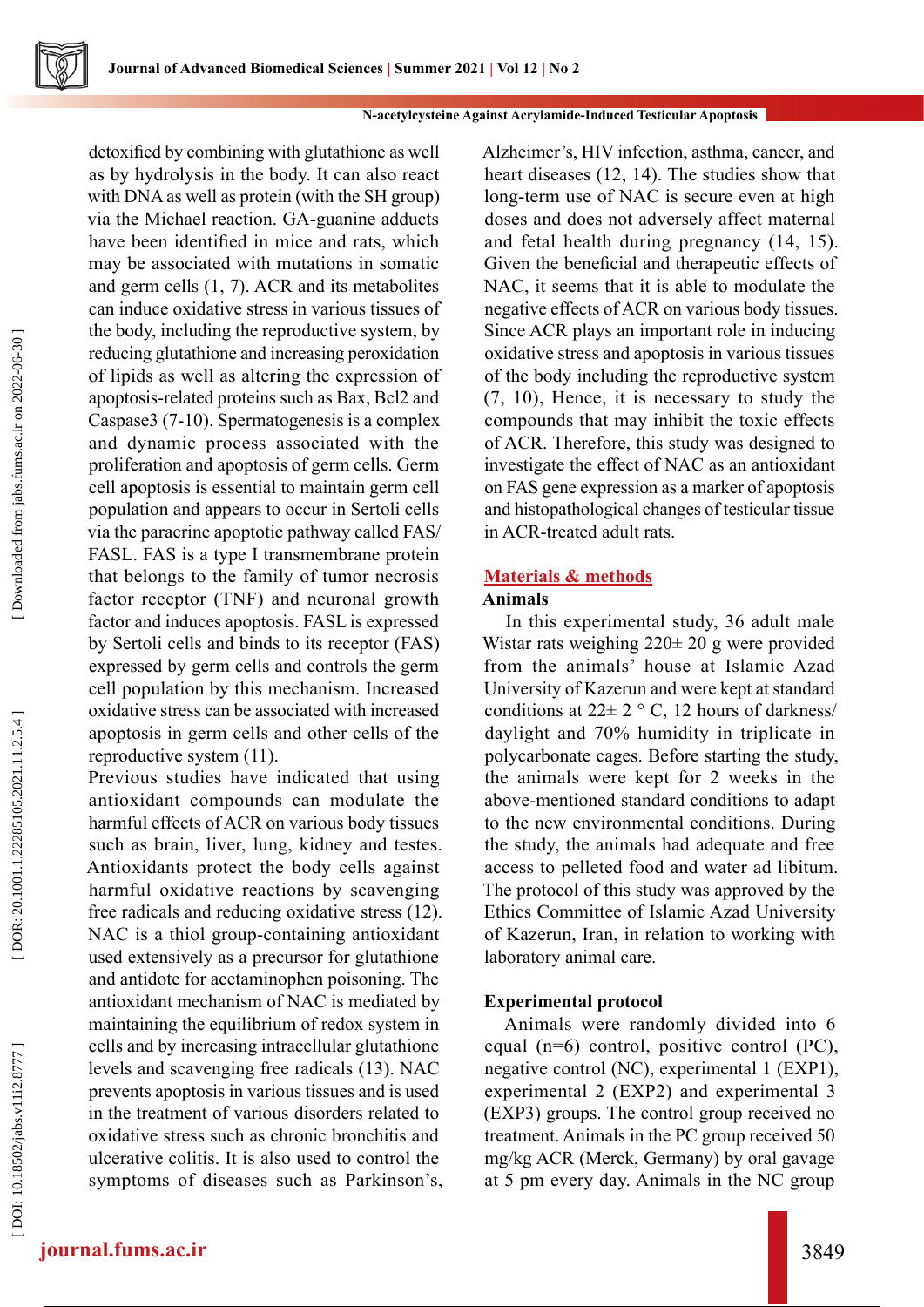#### **Shahrzad E, et al .**

received 40 mg/kg NAC (Merck, Germany) intraperitoneally at 9 am every day. EXP1, EXP2 and EXP3 groups received 10, 20 and 40 mg/ kg NAC intraperitoneally, respectively, every day at 9 am and then received 50mg/kg ACR at 5 pm by oral gavage. The experimental period was the same in all groups and it was for 28 days. The administrated doses of NAC and ACR were determined based on the previous studies (7, 16). At the end of the study, the animals were anesthetized with ether (Merck, Germany), and the abdominal cavity was opened and the left and right testes of all rats were removed for histopathological examination and studying FAS expression level.

# **Histopathological analysis of testicular tissue**

The left and right testes of all animals were removed from the abdominal cavity and blocked in 10% formalin buffer solution and were molded in paraffin using the conventional histological procedures, then some transverse cuttings of 5-microns were provided from each testis and were stained with hematoxylin-eosin. Under a light microscope (Nikon, Tokyo, Japan) and using a 40X Lattice lens, the number of spermatogonia, spermatocyte and spermatid cells were counted randomly in each sectioning in five different areas in the wall of seminiferous tubules randomly. Sertoli and Leydig cells were then counted with the magnification of 40X.

To count sperm, testes epididymis was removed and placed in normal saline and after fragmentation, the sperms were counted using a 10X neobar lam. For this purpose, the samples were diluted 40 times with 0.5% formaldehyde and the sperms were counted in four large squares and multiplied by 500,000.

# **Quantitative analysis of FAS gene expression using real-time PCR**

The removed samples were washed twice with saline phosphate buffer and then a small piece of testicular tissue was floated in the liquid nitrogen for 1 to 2 minutes to extract RNA and after complete evaporation, it was powdered using mortar. One cc Trisol was added and

homogenized alternately with a micro-tube with a manual homogenizer on ice for two minutes. After homogenization, the sample was kept at room temperature for 5 minutes and then 200 λ chloroform was added for dehydration. The sample was shaken vigorously for 15 seconds to turn milky. The milky sample was centrifuged for 15 min at 4 ° C using a refrigerated centrifuge at 12000 RCF. Then the RNA-containing supernatant was separated using a sterile micro-tube.

A volume of RB1 buffer was added to the supernatant-containing micro-tube. The microtube contents were then transferred to the column. After 30 seconds centrifuge at room temperature at 12000 RCF, the media below the column was removed and 500 µL of SW1 buffer was added. After 30 seconds centrifuge at room temperature and 12000 RCF, the media below the column was again removed. In the next stage, 500 µL of RNW buffer was added to the column and after centrifugation at room temperature and 12000 RCF, the columns were transferred to a new micro-tube and 50 µL nuclease-free water was added and purified after centrifugation in 12000 RCF RNA.

In order to quantitatively evaluate the RNA concentration, two  $\lambda$  from the original sample were isolated before inserting on a thermo cycler and the concentration and efficiency of RNA were measured using a NanoDrop spectrophotometer. The mRNA was converted to complementary DNA (cDNA) by reverse transcription reaction. After reverse transcription reaction, cDNA was made to amplify the target fragment and quantitatively evaluate gene expression.

RT-PCR reaction was conducted using FAS-specific primer (Table 1) and Power SYBR green PCR master mix (Applied Biosystems, UK) reaction mixture and Real-time PCR system step one plus (Applied Biosystems, UK) at a temperature of 95 ° C for 10 minutes, 40 cycles of denaturation at 95 ° C for 15 second, annealing at 95 ° C for 30 second and amplification at 72 ° C for 40 seconds. To evaluate the work done at this stage, β-Actin gene was examined as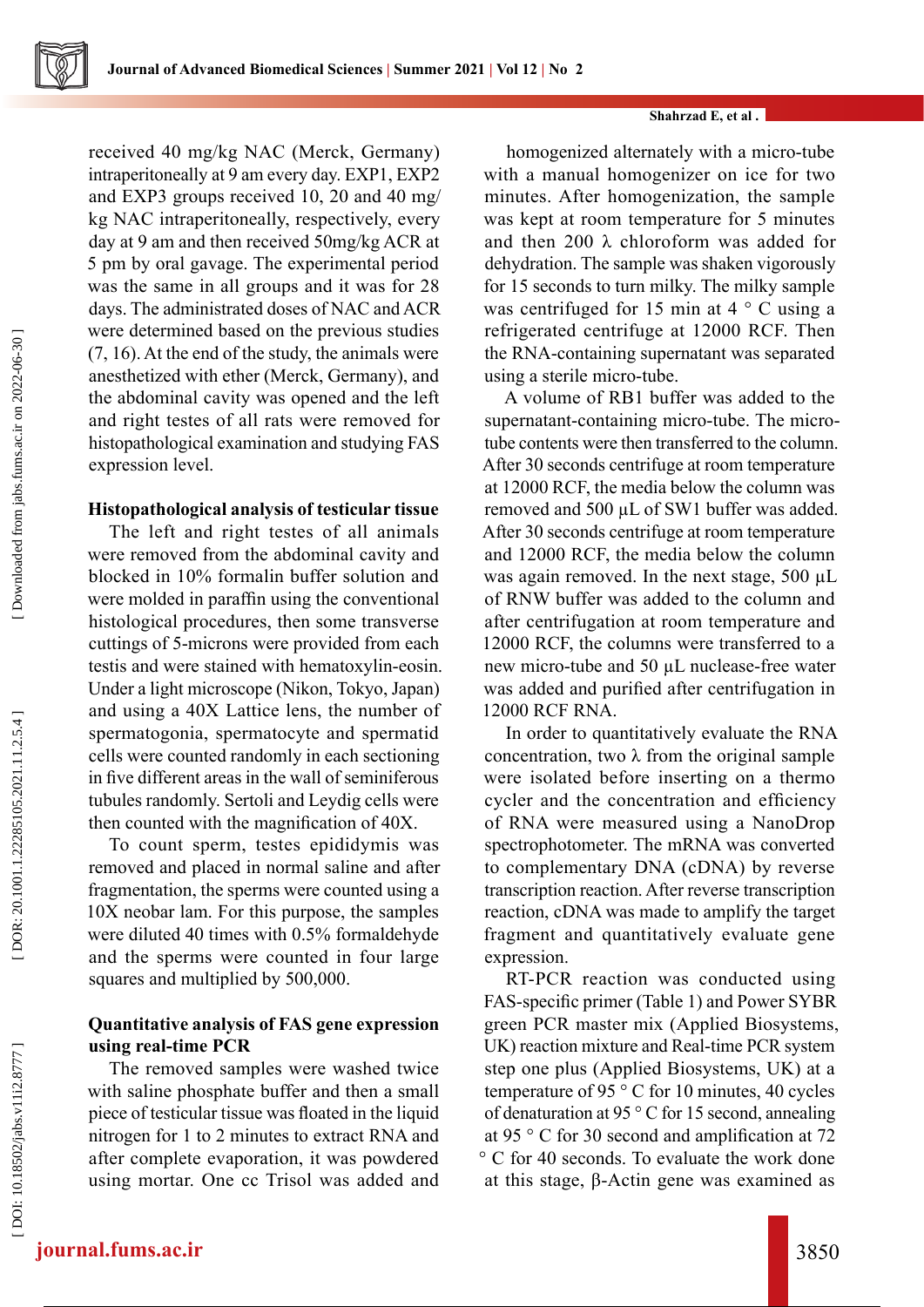

the housekeeping gene. The mean of CTs was calculated using 2-ΔCT. The sequence of primers used in this study is given in Table 2.

#### **Statistical analysis**

Using SPSS software version 20 (SPSS Inc., Chicago, IL), the normal distribution of data was confirmed by Kolmogorov-Smirnov test and then using one-way ANOVA and LSD test, the significance of data between the control group and the treated groups was evaluated at P=0.05. The results were expressed as mean  $\pm$  standard deviation in the graph (GraphPad Prism 6, Inc., San Diego, CA, USA) and the table.

# **Results**

Downloaded from jabs.fums.ac.ir on 2022-06-30

# **FAS gene expression findings**

The measurement of FAS gene expression level using RT-PCR showed (Chart 1) that in the PC group (50 mg/kg ACR), the level of FAS gene expression has significantly increased compared to the intact control group  $(P=0.05)$ . In the NC group (40 mg/kg NAC), the level of FAS gene expression was not significantly different from the intact control group (P=0.05). In EXP1 (50 mg/kg  $ACR + 10$  mg/kg NAC) and EXP2 (50 mg/kg  $ACR + 20$  mg/kg NAC) groups, FAS gene expression level indicated a dose-dependent manner decrease but it was not significant (P=0.05). The EXP3 group (50 mg/ kg  $ACR + 40$  mg/kg NAC) showed a significant decrease in FAS gene expression level compared to the intact control group  $(P=0.05)$ .

#### **Histopathologic findings**

Table 2 represents the effect of ACR and NAC on the number of spermatogenic, Sertoli and Leydig cells in different groups. In the PC group, the number of spermatogonia, spermatocyte, spermatid, sperm and Leydig cells significantly decreased (P=0.05). The NC group showed no significant difference in the number of spermatogonia, spermatocyte, spermatid, sperm and Leydig cells compared

to the intact control group  $(P=0.05)$ , but there was a significant increase in the PC group (P=0.05). The EXP1 group showed a significant decrease in the number of spermatogonia, spermatocyte, spermatid, sperm and Leydig cells compared to the intact control group (P=0.05), but only the number of spermatogonia and spermatocyte showed a significant increase compared to the PC group (P=0.05). The number of spermatogonia and spermatocytes in the EXP2 group showed a significant decrease (P=0.05) and increase (P=0.05) compared to the intact control and PC groups, respectively, while the number of spermatids, sperm and Leydig cells in this group did not have a significant difference compared to the intact control group  $(P=0.05)$ , but there was a significant increase compared to the PC group (P=0.05). The EXP3 group showed a significant increase in the number of spermatogonia, spermatocyte, spermatid, sperm and Leydig cells compared to the PC group  $(P=0.05)$ , while there was no significant difference compared to the intact control group  $(P=0.05)$ . There was no significant difference in the number of Sertoli cells in all the groups compared to the intact control group  $(P=0.05)$ .

According to the histological findings (Figure 1), normal spermatogenesis in the intact control group was complete and all spermatogenic cell types and Sertoli cells were observed in seminiferous tubes (Figure 1A and 1B). In the PC group, reduced thickness of the germinal epithelium, the presence of vacuoles and apoptotic bodies were observed in seminiferous tubes (Figure 1C and 1D). In the NC group, spermatogenesis was similar to that in the control group (Figure 1E and 1F). In the EXP1 group, spermatogenesis showed partial improvement despite vacuolar spaces in the germinal epithelium (Figure 1G and 1H). In the EXP2 (Figure 1I and 1J) and EXP3 (Figure 1K and 1L) groups spermatogenesis was more similar to the intact control group in seminiferous tubes and normal spermatogenesis was observed.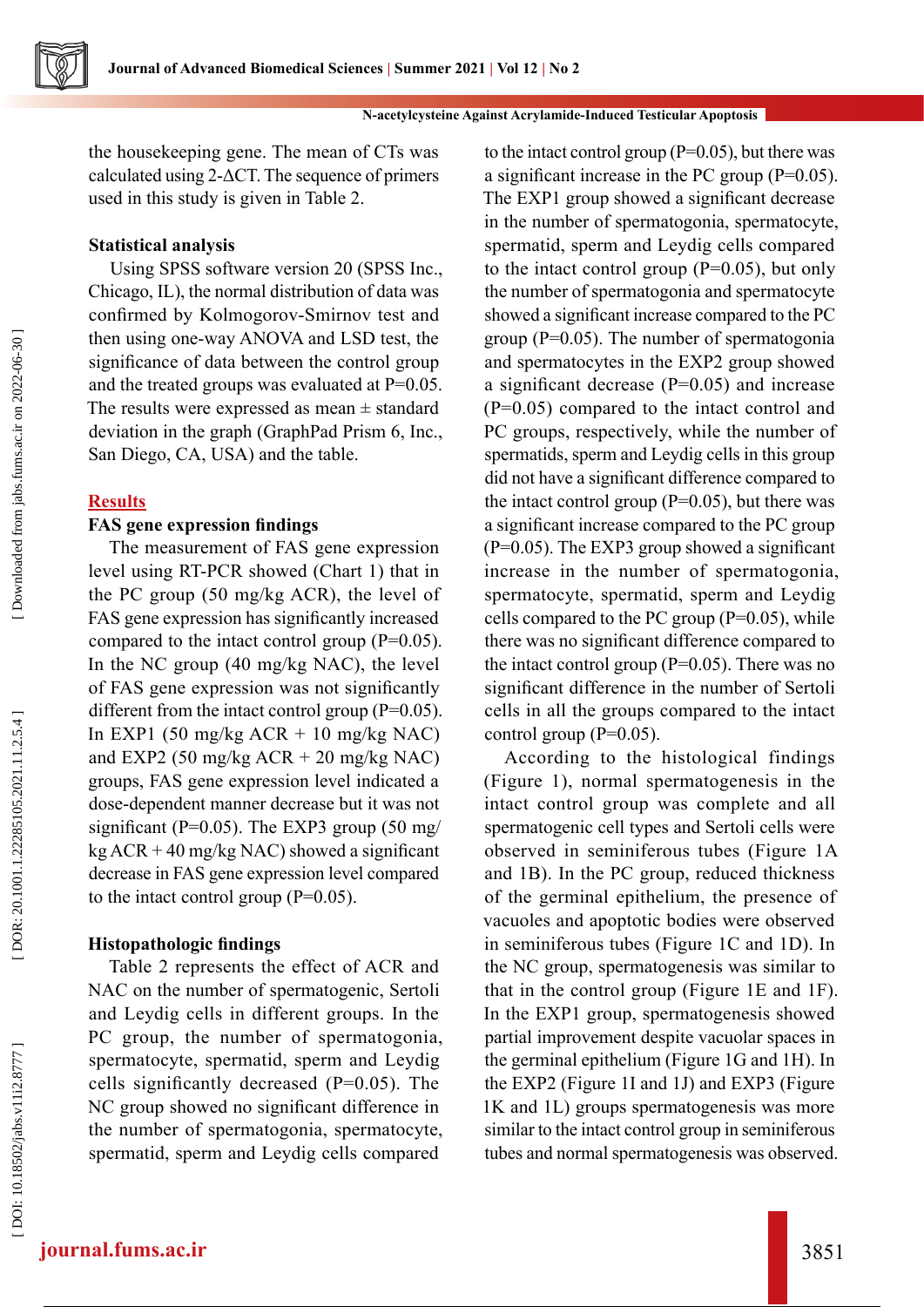

**Shahrzad E, et al .**



**Chart 1.** The comparison of mean and standard deviation of FAS gene expression levels in different groups.

\*Compared to the intact control group † Compared to the PC group

**Table 1.** RT-PCR sequencing primers of β-Actin and FAS genes as housekeeping and apoptosis markers, respectively in this study.

| Gene name-Direction    | Primer sequence $(5'$ -3')    |  |  |
|------------------------|-------------------------------|--|--|
| $\beta$ -Actin-Forward | CGTGCGTGACATTAAAGAGAA         |  |  |
| $\beta$ -Actin-Reverse | CGCTCATTGCCGATAGTGAT          |  |  |
| FAS-Forward            | GCAATGCTTCTCTCTGTGACCACT      |  |  |
| <b>FAS-Reverse</b>     | <b>GCTGTTGTGCTCGATCTCATCG</b> |  |  |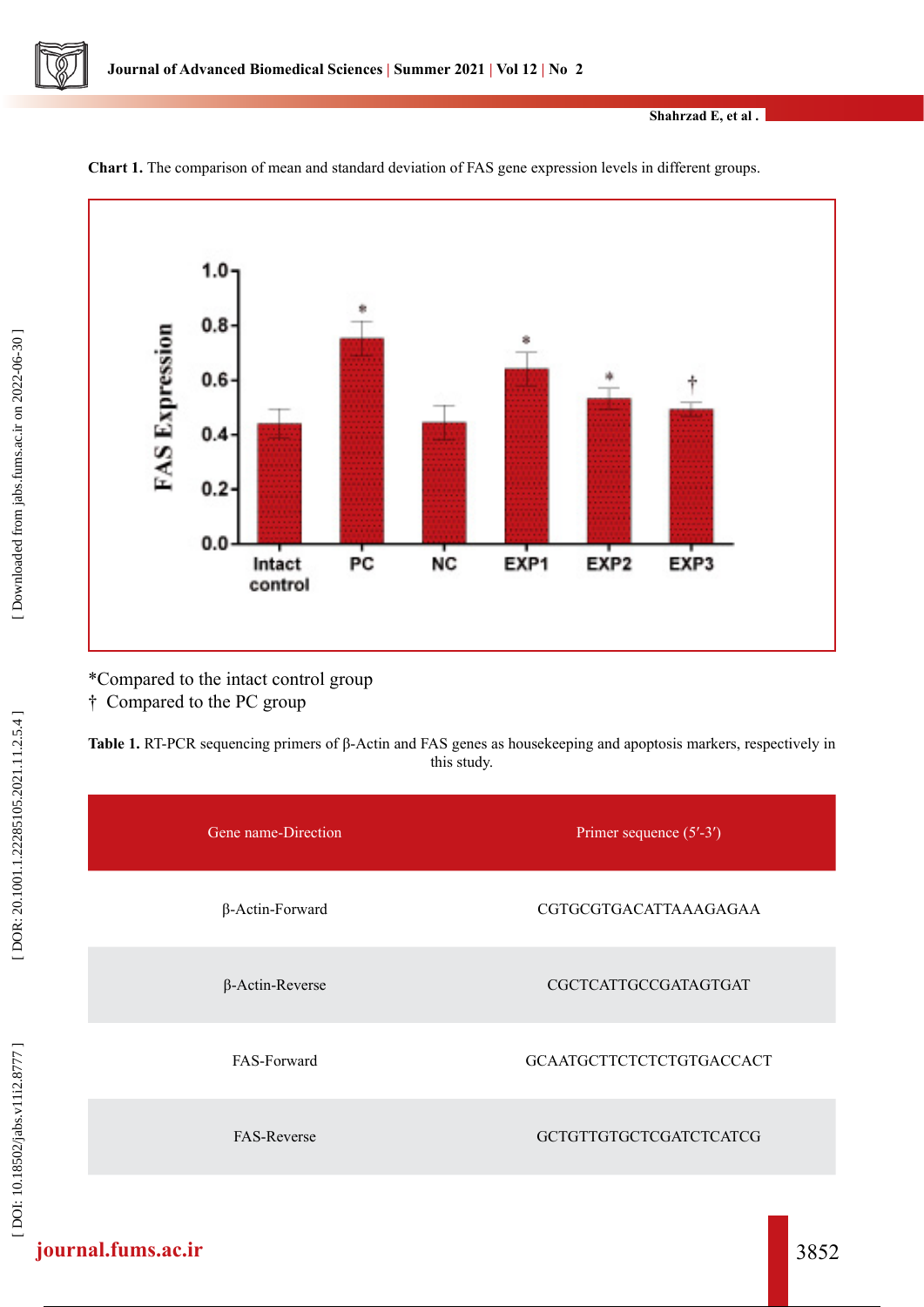#### **N-acetylcysteine Against Acrylamide-Induced Testicular Apoptosis**

**Table 2.** The comparison of mean and standard deviation of spermatogonia, spermatocyte, spermatid, sperm, Leydig and Sertoli cell numbers in different groups.

| <b>Groups</b>    | <b>Spermatogonia</b>          | <b>Spermatocyte</b>      | <b>Spermatid</b>   | <b>Sperm</b>                   | <b>Sertoli</b>   | Leydig            |
|------------------|-------------------------------|--------------------------|--------------------|--------------------------------|------------------|-------------------|
| Intact control   | $69.50 \pm 4.50$              | $66.16\pm3.48$           | $61.66\pm9.83$     | $65\pm20.24$                   | $22\pm 2.82$     | $6.83 \pm 0.98$   |
| PC               | $36.66\pm10.03*$              | $34.33\pm11.16*$         | $41.66\pm 6.05*$   | $45.83\pm3.76*$                | $20.33 \pm 1.36$ | $4\pm1.67*$       |
| NC.              | $62.83 \pm 12.81$ †           | 58.33±11.91†             | 59.16±7.35†        | $62.50 \pm 14.05$ <sup>†</sup> | $21.33 \pm 1.96$ | $6.50 \pm 1.04$ † |
| EXP1             | $50.83 \pm 10.36$ *†          | $45 \pm 13.59**$         | $45.83 \pm 8.01*$  | $48.33\pm4.08*$                | $20.50 \pm 1.87$ | $4.16\pm1.47*$    |
| EXP <sub>2</sub> | $56.66\pm9.33*$               | $52.33 \pm 2.25$ *†      | $55\pm4.47$        | $61.66\pm4.08$ †               | $20.83 \pm 1.16$ | $5.83 \pm 1.72$ † |
| EXP3             | $62.16 \pm 2.99$ <sup>†</sup> | $56\pm7.15$ <sup>†</sup> | $55.83 \pm 5.84$ † | $63.33 \pm 4.08$ †             | $21 \pm 1.89$    | $6.33 \pm 1.21$ † |

# \*Compared to the intact control group

† Compared to the PC group



**Figure 1.**The photomicrograph of testicular tissue in rats treated with ACR and NAC in different groups.

Normal spermatogenesis is observed in the control group (A and B). In the PC group, decreases sperm density, presence of vacuoles (white arrowheads) and extensive lumen (white stars) are observed in germinal epithelium. Spermatogenesis has destroyed (C and D). The NC group showed normal spermatogenesis (E and F). The EXP1 group showed only a small

amount of spermatogenic cells, although a slight improvement in spermatogenesis was observed (G and H). The EXP2 (I and J) and EXP3 (K and L) groups showed complete spermatogenic cell lines and improved spermatogenesis. L: Lumen; Le: Leydig; Sg: Spermatogonia; Sc: Spermatocyte; St: Soermatid; Sp: Sperm; Se: Sertoli. H&E staining. White bars, 100 μm.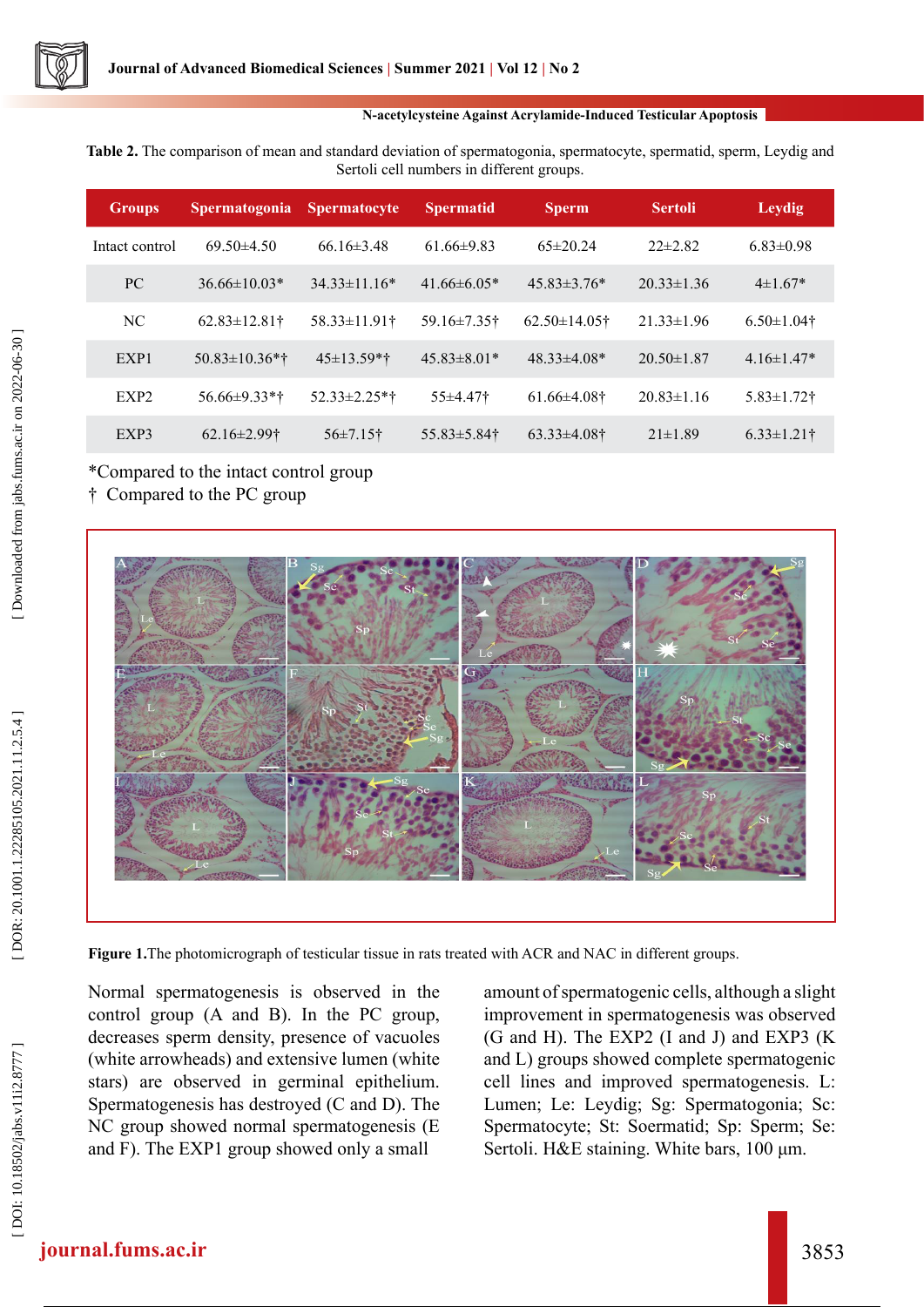#### **Shahrzad E, et al .**

#### **Discussion**

In the present study, the effect of ACR and NAC on FAS gene expression level, spermatogenic, Sertoli and Leydig cell numbers in adult rats for 28 days was investigated. The gene expression results in this study indicate that following the administration of ACR at a dose of 50 mg/kg, the expression level of the FAS gene in the testis of adult rats has increased. This result is consistent with the findings of the previous studies (7). It has been reported that following ACR administration, glutathione levels decrease and subsequently lipid peroxidation increases (17). Decreased glutathione levels and altered redox state of cells may result in changes in gene expression and consequently apoptosis (18). Apoptosis or programmed cell death is a selective process where the balance between proliferation and cell death is regulated and induced by DNA damage or oxidative stress (19). In ACR-treated rats, ACR residues have been found in the testis, epididymis, seminal vesicle, and prostate and this indicates that ACR could pass through the blood-epididymis and bloodtestis barriers and damages the male reproduction system (20). The findings indicate that ACR can induce the caspase-3-dependent apoptosis pathway by increasing oxidative stress, which is involved in the cleavage of the cell nucleus in the late stages of apoptosis in the rat testis. The death receptor activation pathway consists of a FAS signaling complex and procaspase-8 that activate caspase-8. Caspase-8 can directly activate caspase-3 and thus induces apoptosis (19).

According to our results, administration of ACR at a dose of 50 mg/kg reduces the number of spermatogonia, spermatocyte, spermatid and Leydig cells, but does not influence the number of Sertoli cells. The relationship between ACR and increased oxidative stress in testicular tissue has been shown in some studies (7, 12). ACR can inhibit the activity of cytoskeletal motor proteins such as Dynein and Kinesin. Motor proteins play a key role in integrating cytoskeletal elements such as microfilaments, microtubules and intermediate filaments into functional units. The degradation of the cytoskeleton by ACR can influence cell-cell adhesion, cell shape, intracellular communication, metabolism, synthesis and bio-chemicals secretion, so this could be an explanation that ACR can damage the reproductive system by targeting the cytoskeletal system. (7). Destroying the cytoskeleton by ACR decreases cholesterol uptake by Leydig cells resulting in reduced testosterone synthesis. In addition, the destruction of the cytoskeleton may be accompanied by the control or the transfer of LH membrane receptors in Leydig cells, which indirectly decreases testosterone levels (21, 22). Decreased testosterone causes histopathologic changes, such as increased apoptotic cells, decay and decreased spermatogenic cells, and the decreased survival of Leydig cells. Also, the degradation of the cytoskeleton can weaken or destroy tight junctions between Sertoli cells and germ cells, thereby destroying spermatogenesis (23). On the other hand, ACR can increase the level of malondialdehyde as an indicator of lipid peroxidation and the level of myeloperoxidase as an endogenous lysosomal enzyme in testicular tissue, thereby inducing oxidative stressdependent apoptosis in spermatogenic and Leydig cells. (6).

In this study, the administration of different doses of NAC in ACR-treated rats was associated with a decrease in FAS gene expression level, whereas at a maximum dose we observed a significant decrease in FAS gene expression level. It has been shown that the administration of NAC has not increased the FAS gene expression levels in H9c2 cells (24). In our study, the administration of NAC in the NC group did not change the level of FAS gene expression compared to the control group, which is consistent with the previous studies. NAC, as an antioxidant and modulator of intracellular redox reactions can exert its effects in three ways: 1- indirectly acts as glutathione precursor and causes the synthesis of this antioxidant; 2 reacts directly with free radicals and eliminates them; 3- regulating intracellular redox reactions by disulfide breakdown and restoring Thiol content (12, 25). The evidence suggests that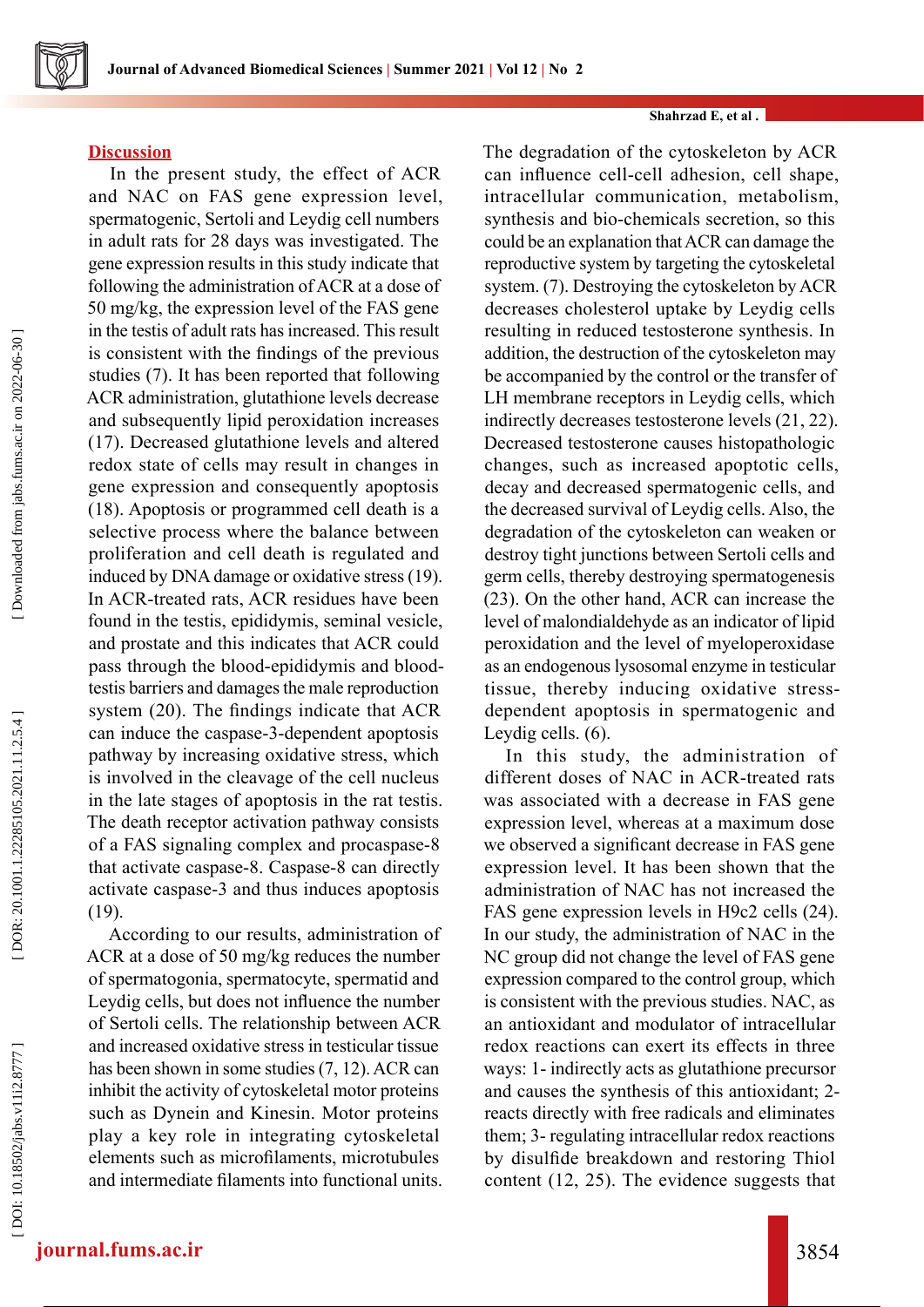

#### **N-acetylcysteine Against Acrylamide-Induced Testicular Apoptosis**

NAC plays a role in down-regulating FAS gene expression. NAC reduces the sensitivity of these cells to FAS-mediated apoptosis by affecting Jurkat and T cells. It appears that NAC is able to modulate the activity of the enzyme responsi ble for FAS cleavage (26). Malondialdehyde is a mutagenic product of lipid peroxidation that is increased by ACR treatment. The administration of NAC (150 mg/kg) in ACR-treated rats (40 mg/ kg) can decrease the levels of malondialdehyde and myeloperoxidase in rat testis and increase glutathione levels (12). It has also been shown that the administration of NAC in a torsion al testis decreases Malondialdehyde levels and increases glutathione peroxidase levels. Therefore, it seems that NAC can counteract the negative biochemical changes associated with oxidative stress (27).

In the present study, the administration of differ ent doses of NAC in ACR-treated rats improved the number of spermatogonia, spermatocyte, spermatid and leydig cells compared to the PC group. During spermatogenesis, many germ cells die before they reach maturity during the normal process of apoptosis. Increased oxidative stress followed by increased free radicals such as reactive oxygen species can increase apopto sis while damaging germ cells. In vitro studies suggest that NAC reduces the levels of reactive oxygen species in human semen and improves semen parameters such as the count, motility, morphology and fragmentation of sperm DNA (28, 29). Other studies have also shown that in mice treated with Paranonylphenol, NAC admin istration can improve testosterone levels and spermatogenic indexes compared to the control group (30). It has also been shown that in rats treated with Titanium Dioxide, spermatogonial and spermatocytes are more sensitive to apopto sis factors than Sertoli and Leydig cells, whereas NAC administration can reduce apoptosis in these cells and other spermatogenic cells (31). The limitations of the present study include the short duration of treatment, the lack of admin istrating higher doses of NAC and not studying other genes associated with apoptosis such as Caspases and Bcl-2. Therefore, to obtain better

results, a longer duration of treatment and administration of higher doses of NAC should be selected in future studies. In addition, differ ent genes associated with apoptosis should be evaluated.

# **Conclusion**

The results of this study indicate that ACR can increase apoptosis in testicular tissue of rats by increasing the expression level of FAS gene and disrupts spermatogenesis during 28 days. In contrast, at the maximum dose (40 mg/kg), NAC administration in ACR-treated male rats can decrease FAS gene expression and improve spermatogenesis.

# **Acknowledgement**

The authors would like to thank the Islamic Azad University of Kazerun and the Islamic Azad University of Shiraz for their cooper ation in this study. (Ethical code No: IR.IAU. SHIRAZ.16330525951004).

#### **Conflict of Interest**

The authors have no conflict of interest to declare.

#### **References**

1.Klaunig JE. Acrylamide carcinogenicity. J Agric Food Chem. 2008; 56:5984-5988.

2.Liu Z, Song G, Zou C, Liu G, Wu W, Yuan T, et al. Acrylamide induces mitochondrial dysfunction and apop tosis in BV-2 microglial cells. Free Radic Biol Med. 2015; 84:42-53.

3.Ma Y, Shi J, Zheng M, Liu J, Tian S, He X, et al.Toxico logical effects of acrylamide on the reproductive system of weaning male rats. Toxicol Ind Health. 2011;27:617-627. 4.Parzefall W. Minireview on the toxicity of dietary acryl amide. Food Chem Toxicol. 2008;46:1360-1364.

5.Zamani E, Shokrzadeh M, Fallah M, Shaki F. A review of acrylamide toxicity and its mechanism. Pharm Biomed Res 2017; 3:1-7.

6.Alturfan Ek, Beceren A, Şehirli AO, Demiralp ZE, Şener G, Omurtag GZ. Protective effect of N-acetyl-L-cysteine against acrylamide-induced oxidative stress in rats. Turk J Vet Anim Sci. 2012; 36:438-445.

7.Camacho L, Latendresse JR, Muskhelishvili L, Patton R, Bowyer JF, Thomas M, et al. Effects of acrylamide exposure on serum hormones,gene expression, cell proliferation, and histopathology in male reproductive tissues of Fischer 344 rats. Toxicol Lett. 2012;211: 135-143.

8.Mehri S, Abnous K, Khooei A, Mousavi SH, Shariaty